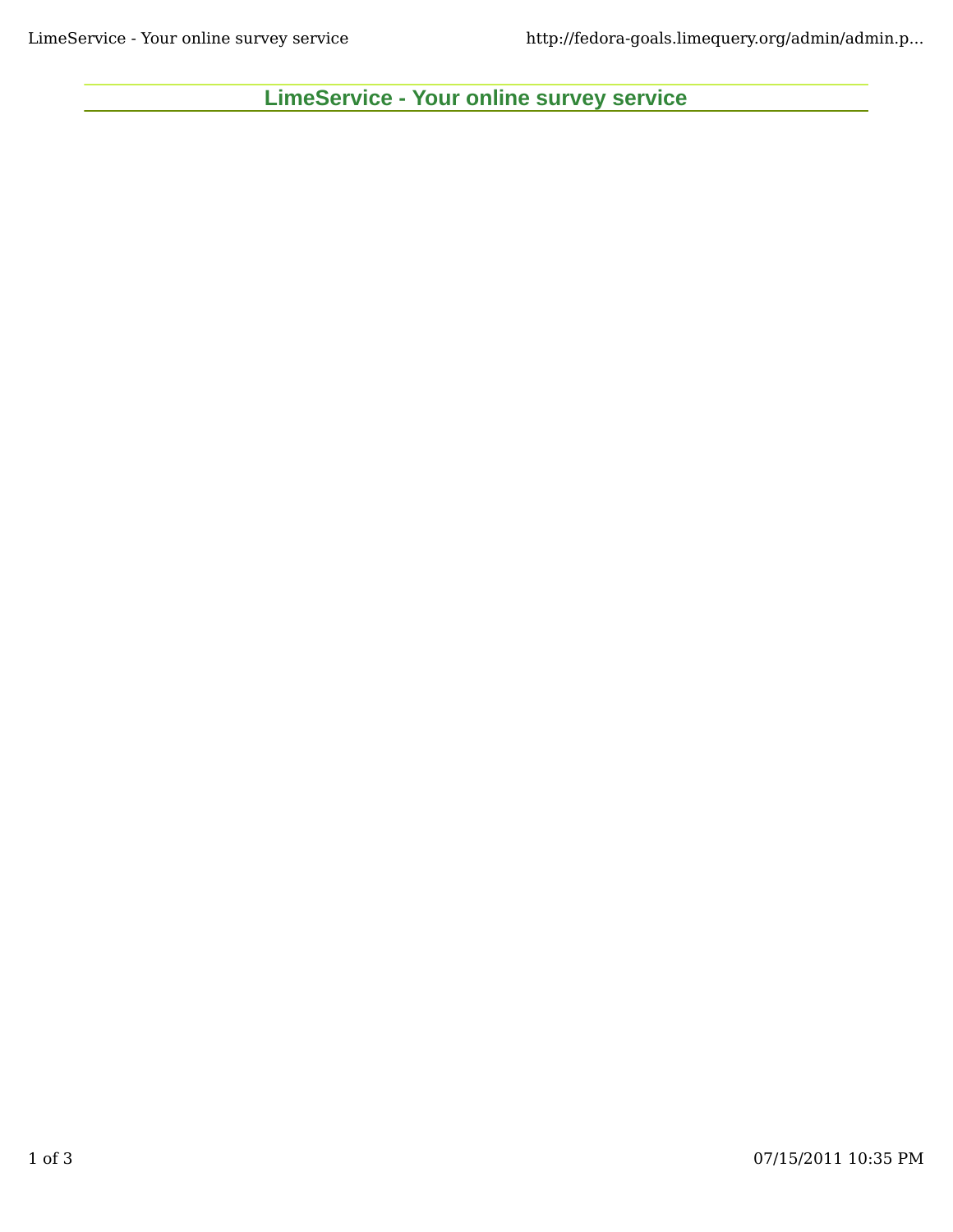8

 $\overline{\mathbf{x}}$ 

- $1$   $\overline{\phantom{a}}$  \*Fedora Ambassadors voted to elect FAmSCo. Do you feel represented by them? I would have entered "By few of them" This option is not listed though. \*Do you feel you can reach a FAmSCo member whenever you need something? I would have entered "Rarely" This option is not listed though. For APAC, there are three FAmSCo, we appreciate Kaio's arrival, but sometimes Kaio is busy. Do others read our logs and try to support us?
- $3$   $*$

Ō,

- 4 Some questions were hard to answer, specifically:  $\cdot$  choose one of the following  $\cdot$  > sometimes, choosing one is impossible - list in order of importance -> sometimes, two or three options would need to have the same importance
- 11 | Viva Fedora!
- 22 nope
- 28 no
- 29  $\mid$  Our EMEA FAmSCo member needs to attend more IRC meetings. Seems he disappeared.
- $30$  | I think that FAmSCO is doing a great job, well done.
- $31$  You could prevent the burnout if support allows collaboration, and cooperation with RH.
- $33$  You have done great work and pleases keep maintain this Standard!
- 40 | Half of the FAmSCo members should do things on full time basis and should be paid.
- 48 Thanks to the board! Great work is done.
- 50 focus on "release early, release often"
- 53 What I as an ambassador feels is mostly missing is more presentation templates and more in-depth talking points, enabling one to quickly produce fresh looking and inspiring Fedora branded presentations. Ideally a new template in time for each release using the graphics produced for that release.
- 54 Need to reactive all the non active ambassador. :)
- 60  $+1$
- 72 no
- 76 I have been impressed by the way Fedora encourages people to becom involved, and the Ambassadors have been very good for spreading information--especially with the mentor thing.
- 78 Nope. None.